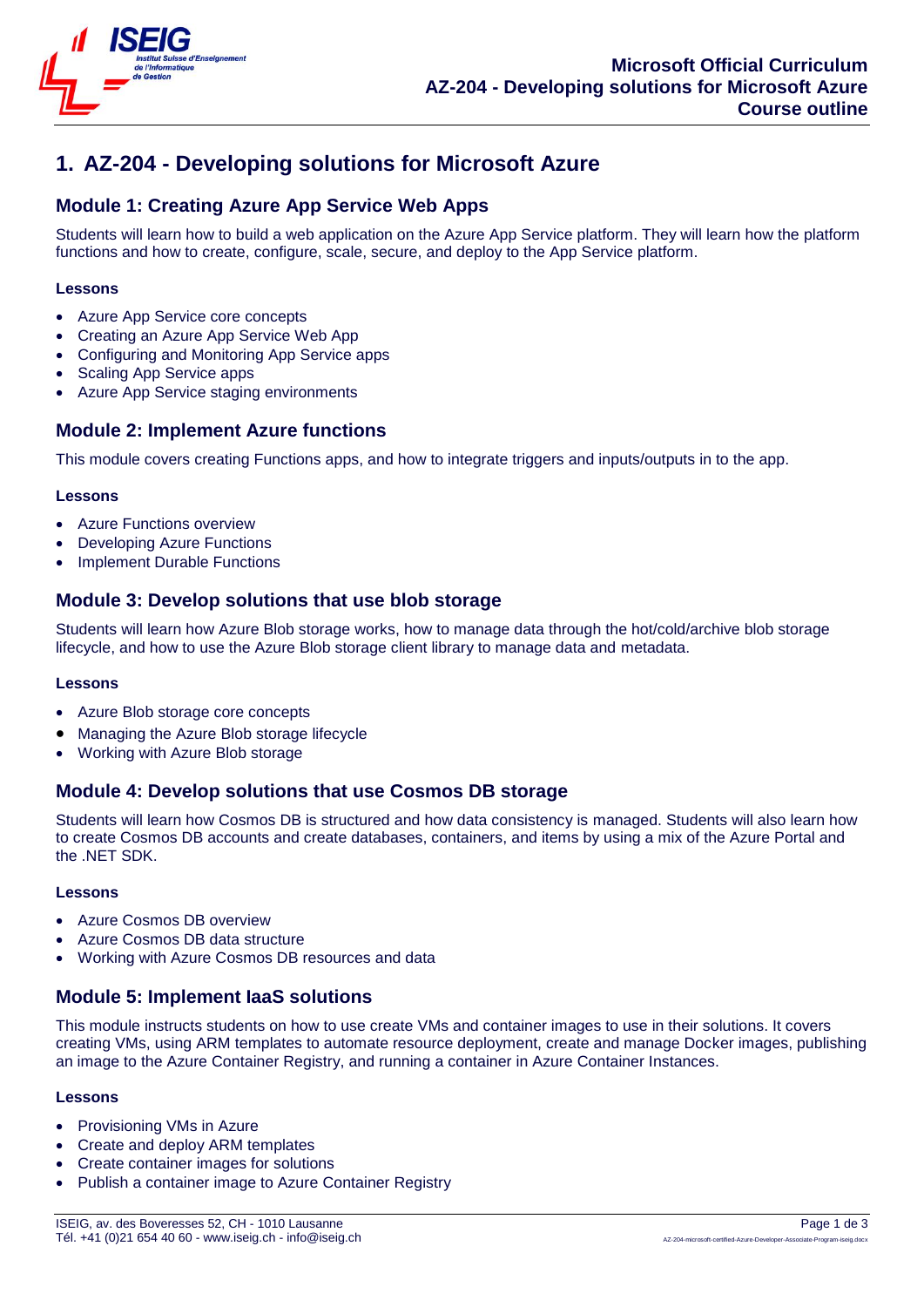

Create and run container images in Azure Container Instances

# **Module 6: Implement user authentication and authorization**

Students will learn how to leverage the Microsoft Identity Platform v2.0 to manage authentication and access to resources. Students will also learn how to use the Microsoft Authentication Library and Microsoft Graph to authenticate a user and retrieve information stored in Azure, and how and when to use Shared Access Signatures.

### **Lessons**

- Microsoft Identity Platform v2.0
- Authentication using the Microsoft Authentication Library
- Using Microsoft Graph
- Authorizing data operations in Azure Storage

# **Module 7: Implement secure cloud solutions**

This module covers how to secure the information (keys, secrets, certificates) an application uses to access resources. It also covers securing application configuration information.

#### **Lessons**

- Manage keys, secrets, and certificates by using the KeyVault API
- Implement Managed Identities for Azure resources
- Secure app configuration data by using Azure App Configuration

# **Module 8: Implement API Management**

Students will learn how to publish APIs, create policies to manage information shared through the API, and to manage access to their APIs by using the Azure API Management service.

#### **Lessons**

- API Management overview
- Defining policies for APIs
- Securing your APIs

# **Module 9: Develop App Service Logic Apps**

This module teaches students how to use Azure Logic Apps to schedule, automate, and orchestrate tasks, business processes, workflows, and services across enterprises or organizations.

#### **Lessons**

- Azure Logic Apps overview
- Creating custom connectors for Logic Apps

### **Module 10: Develop event-based solutions**

Students will learn how to build applications with event-based architectures.

#### **Lessons**

- Implement solutions that use Azure Event Grid
- Implement solutions that use Azure Event Hubs
- Implement solutions that use Azure Notification Hubs

### **Module 11: Develop message-based solutions**

Students will learn how to build applications with message-based architectures.

#### **Lessons**

Implement solutions that use Azure Service Bus